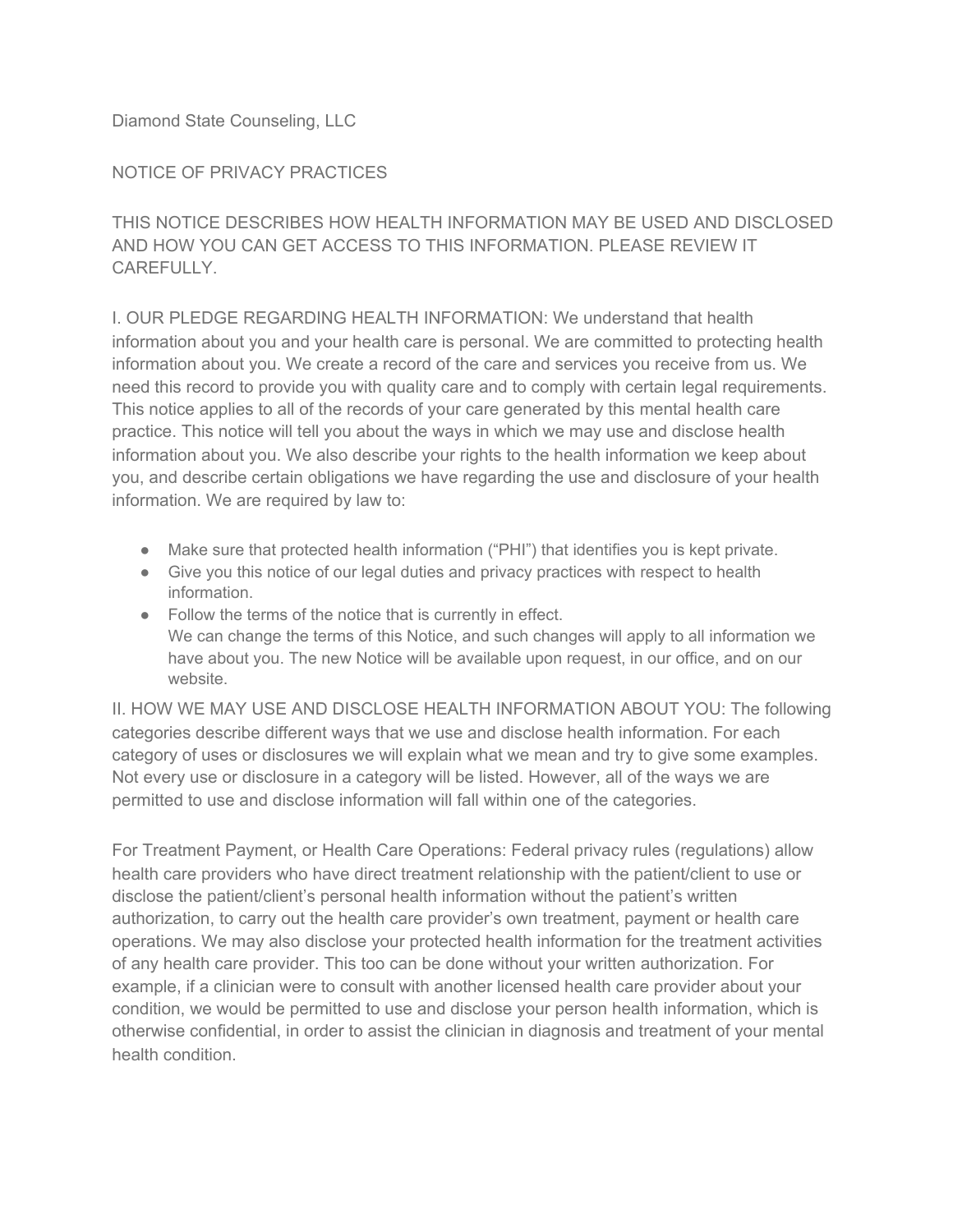Disclosures for treatment purposes are not limited to the minimum necessary standard. Because therapists and other health care providers need access to the full record and/or full and complete information in order to provide quality care. The word "treatment" includes, among other things, the coordination and management of health care providers with a third party, consultations between health care providers and referrals of a patient for health care from one health care provider to another.

Lawsuits and Disputes: If you are involved in a lawsuit, we may disclose health information in response to a court or administrative order. We may also disclose health information about your child in response to a subpoena, discovery request, or other lawful process by someone else involved in the dispute, but only if efforts have been made to tell you about the request or to obtain an order protecting the information requested.

# III. CERTAIN USES AND DISCLOSURES REQUIRE YOUR AUTHORIZATION:

- 1. Psychotherapy Notes. We do keep "psychotherapy notes" as that term is defined in 45 CFR § 164.501, and any use or disclosure of such notes requires your Authorization unless the use or disclosure is: a. For our use in treating you. b. For our use in training or supervising mental health practitioners to help them improve their skills in group, joint, family, or individual counseling or therapy. c. For our use in defending ourselves in legal proceedings instituted by you. d. For use by the Secretary of Health and Human Services to investigate our compliance with HIPAA. e. Required by law and the use or disclosure is limited to the requirements of such law. f. Required by law for certain health oversight activities pertaining to the originator of the psychotherapy notes. g. Required by a coroner who is performing duties authorized by law. h. Required to help avert a serious threat to the health and safety of others.
- 2. Marketing Purposes. As a psychotherapist practice, we will not use or disclose your PHI for marketing purposes.
- 3. Sale of PHI. As a psychotherapist practice, we will not sell your PHI in the regular course of my business.

IV. CERTAIN USES AND DISCLOSURES DO NOT REQUIRE YOUR AUTHORIZATION. Subject to certain limitations in the law, we can use and disclose your PHI without your Authorization for the following reasons:

- 1. When disclosure is required by state or federal law, and the use or disclosure complies with and is limited to the relevant requirements of such law.
- 2. For public health activities, including reporting suspected child, elder, or dependent adult abuse, or preventing or reducing a serious threat to anyone's health or safety.
- 3. For health oversight activities, including audits and investigations.
- 4. For judicial and administrative proceedings, including responding to a court or administrative order, although our preference is to obtain an Authorization from you before doing so.
- 5. For law enforcement purposes, including reporting crimes occurring on my premises.
- 6. To coroners or medical examiners, when such individuals are performing duties authorized by law.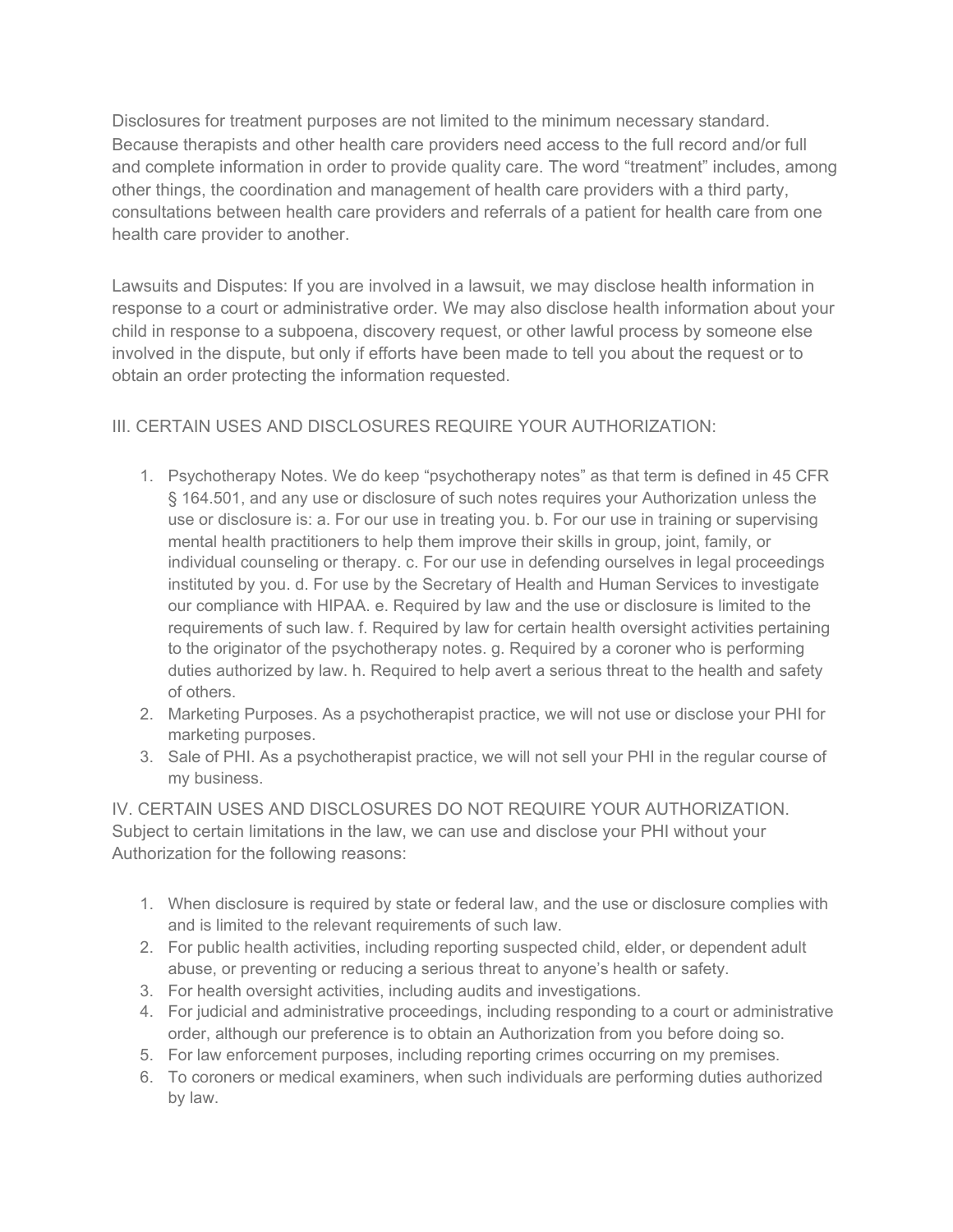- 7. For research purposes, including studying and comparing the mental health of patients who received one form of therapy versus those who received another form of therapy for the same condition.
- 8. Specialized government functions, including, ensuring the proper execution of military missions; protecting the President of the United States; conducting intelligence or counter-intelligence operations; or, helping to ensure the safety of those working within or housed in correctional institutions.
- 9. For workers' compensation purposes. Although our preference is to obtain an Authorization from you, we may provide your PHI in order to comply with workers' compensation laws.
- 10. Appointment reminders and health related benefits or services. We may use and disclose your PHI to contact you to remind you that you have an appointment with us. We may also use and disclose your PHI to tell you about treatment alternatives, or other health care services or benefits that we offer.

## V. CERTAIN USES AND DISCLOSURES REQUIRE YOU TO HAVE THE OPPORTUNITY TO OBJECT.

1. Disclosures to family, friends, or others. We may provide your PHI to a family member, friend, or other person that you indicate is involved in your care or the payment for your health care, unless you object in whole or in part. The opportunity to consent may be obtained retroactively in emergency situations.

## VI. YOU HAVE THE FOLLOWING RIGHTS WITH RESPECT TO YOUR PHI:

- 1. The Right to Request Limits on Uses and Disclosures of Your PHI. You have the right to ask us not to use or disclose certain PHI for treatment, payment, or health care operations purposes. We are not required to agree to your request, and we may say "no" if we believe it would affect your health care.
- 2. The Right to Request Restrictions for Out-of-Pocket Expenses Paid for In Full. You have the right to request restrictions on disclosures of your PHI to health plans for payment or health care operations purposes if the PHI pertains solely to a health care item or a health care service that you have paid for out-of-pocket in full.
- 3. The Right to Choose How We Send PHI to You. You have the right to ask us to contact you in a specific way (for example, home or office phone) or to send mail to a different address, and we will agree to all reasonable requests.
- 4. The Right to See and Get Copies of Your PHI. Other than "psychotherapy notes," you have the right to get an electronic or paper copy of your medical record and other information that we have about you. We will provide you with a copy of your record, or a summary of it, if you agree to receive a summary, within 30 days of receiving your written request, and we may charge a reasonable, cost based fee for doing so.
- 5. The Right to Get a List of the Disclosures We Have Made.You have the right to request a list of instances in which we have disclosed your PHI for purposes other than treatment, payment, or health care operations, or for which you provided me with an Authorization. We will respond to your request for an accounting of disclosures within 60 days of receiving your request. The list we will give you will include disclosures made in the last six years unless you request a shorter time. We will provide the list to you at no charge, but if you make more